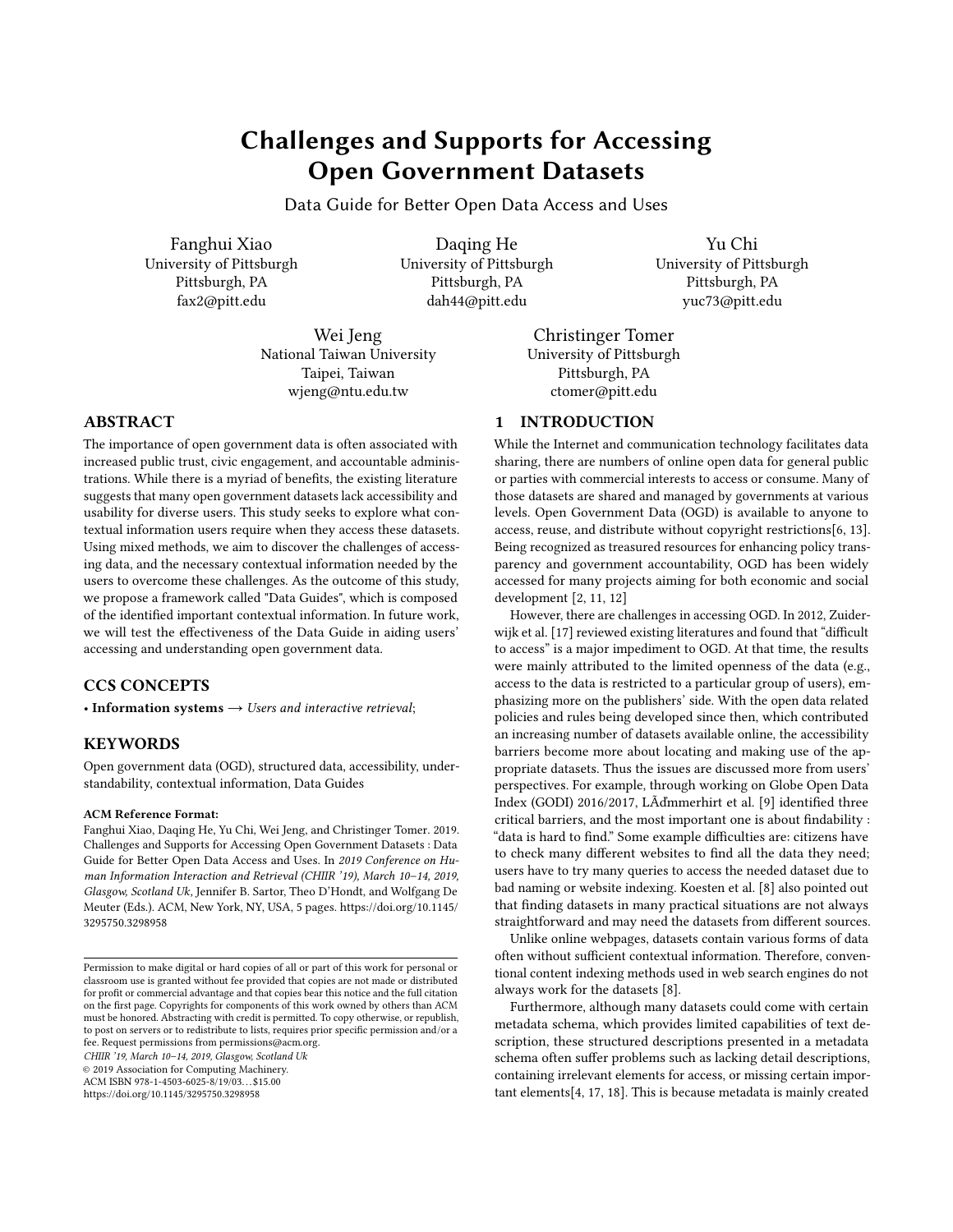for collection management or long-term preservation, which often is not fully associated with supporting access for a particular user.

Besides the above general challenges to access datasets, accessing OGD also has some unique difficulties. Users who want to access OGD can be an individual citizen who just wants to know more about the public work in her neighborhood, or a commercial startup company aims to build real-time traffic alert Apps on mobile devices. The former user would mostly be a user with little technology capabilities or data literacy[\[4\]](#page-4-9), whereas the latter user could be an expert on data manipulation or analysis. Both groups of users should be supported in their access to OGD, which presents interesting, important and open challenges to the designers and managers of OGD repositories.

In addition to the challenge of accessibility, understandability is also one of the major difficulties for OGD users. For example, Zuiderwijk et al. [\[17\]](#page-4-6) and Janssen et al. [\[4\]](#page-4-9) pointed out that the main reasons that cause the difficulties of understanding OGD include lacking of information to interpret data, lacking of explanation for the meaning of data, and lacking of knowledge to make sense of data. If users cannot make sense of data, they would not be able to evaluate the data; let alone using the data they found.

Existing literatures suggest that guidance and help with understanding the content within OGD (e.g., descriptions of categories, what data is present, and so on) are important supports for improving the accessibility and understandability [\[13,](#page-4-2) [15\]](#page-4-11). For example, within the context of land use, Verburg et al. [\[14\]](#page-4-12) stated that it is essential to have clear and extended documentation to help users understand the data they are engaging with. Janssen et al. [\[4\]](#page-4-9) pointed out "an infrastructure is necessary which helps users to make sense of data." Koesten et al. [\[8\]](#page-4-8) found out more detailed information on how the original data was collected can aid users in making decisions of trusting in the data. These studies emphasized the importance of providing information and context surrounding OGD. Therefore, we believe that a more detailed document beyond metadata should be utilized to help users in their access to and make use of the OGD.

However, what exactly the information should be included in the documentation is unrevealed. There has no systematic investigation on the specific elements in the documentation. In this paper, we call this type of documentation Data Guide, and we aim to examine the necessity of the Data Guide, and to explore the important content components for the Data Guide. Specifically, the research questions are: RQ1: what are the specific challenges when users accessing OGD? RQ2: what information should be included in the Data Guide to enable users better access and use OGD?

## 2 RESEARCH METHODS

An iterative exploratory-sequential mixed-method design is adopted in this research project. A semi-structured interview was conducted first to obtain deeper insights into the users' needs. Then, the results of the interview, the sense-making theories [\[1,](#page-4-13) [3,](#page-4-14) [10,](#page-4-15) [16\]](#page-4-16) as well as the framework of human structured-data[\[8\]](#page-4-8) were adopted to guide the development of the questionnaire. Finally, the instrument was disseminated to collect the perspectives of the OGD users.

There are two reasons that motivated us to start our study with an interview. Firstly, the qualitative approach can improve our understandings of the specific challenges that the users might encounter and the supports they expect for overcoming the challenges

<span id="page-1-0"></span>

Figure 1: The main structure of the questionnaire

when accessing OGD. Secondly, as there is little research on systematically investigating contextual information for helping the accessibility and understandability of open data, we lacked sufficient guidance to frame a larger-scale quantitative survey. We therefore combining the results of semi-structured interviews with sense-making theories and a framework of human structured-data interaction to construct a theoretical basis for a web-based questionnaire survey.

Overall, the theories and framework guide us to build the structure of questions, and the interview results provide the options of each question. The structure of Gap finding and Gap bridging in the questionnaire was designed, as shown in Figure [1,](#page-1-0) and we will illustrate the design process in the following sections.

#### 2.1 Questionnaire Design

The questionnaire includes four sections: the challenges of accessing OGD (Gap finding), the expected contextual information (Gap bridging), participants' data literacy skill, and their demographic information. The motivations for this design are several folds. Firstly, we adopted Dervin's sense-making theory as the fundamental theory, in which she claimed that one needs to identify the gap (i.e., gap finding) and make use of the corresponding bridge to achieve the outcome of moving to the other end of the gap via the bridge (i.e., gap bridging) [\[3\]](#page-4-14). We believe that accessing a relevant dataset to satisfy one's particular need follows a similar process too. Besides, we collected the participants' data literacy skill and the demographic information to investigate whether these factors would affect users' access to data. In this preliminary paper, the analysis focused on the questions of gap finding and gap bridging, while the data of the other two sections will be analyzed in the future.

After completing the interviews, we performed an initial comparative analysis to examine transcripts for the interviews. First, we identified the challenges and useful elements that brought up by interviewees, and then the information was coded into different categories (see Table [1](#page-2-0) & Table [2,](#page-2-1) 2nd Column).

2.1.1 Questions regarding Gap Finding. To bridge the users' gaps in accessing data, we investigated what their gaps are first. Koesten et al. [\[8\]](#page-4-8) conducted a study to see the information seeking behaviors of people searching for the sources of structured data online,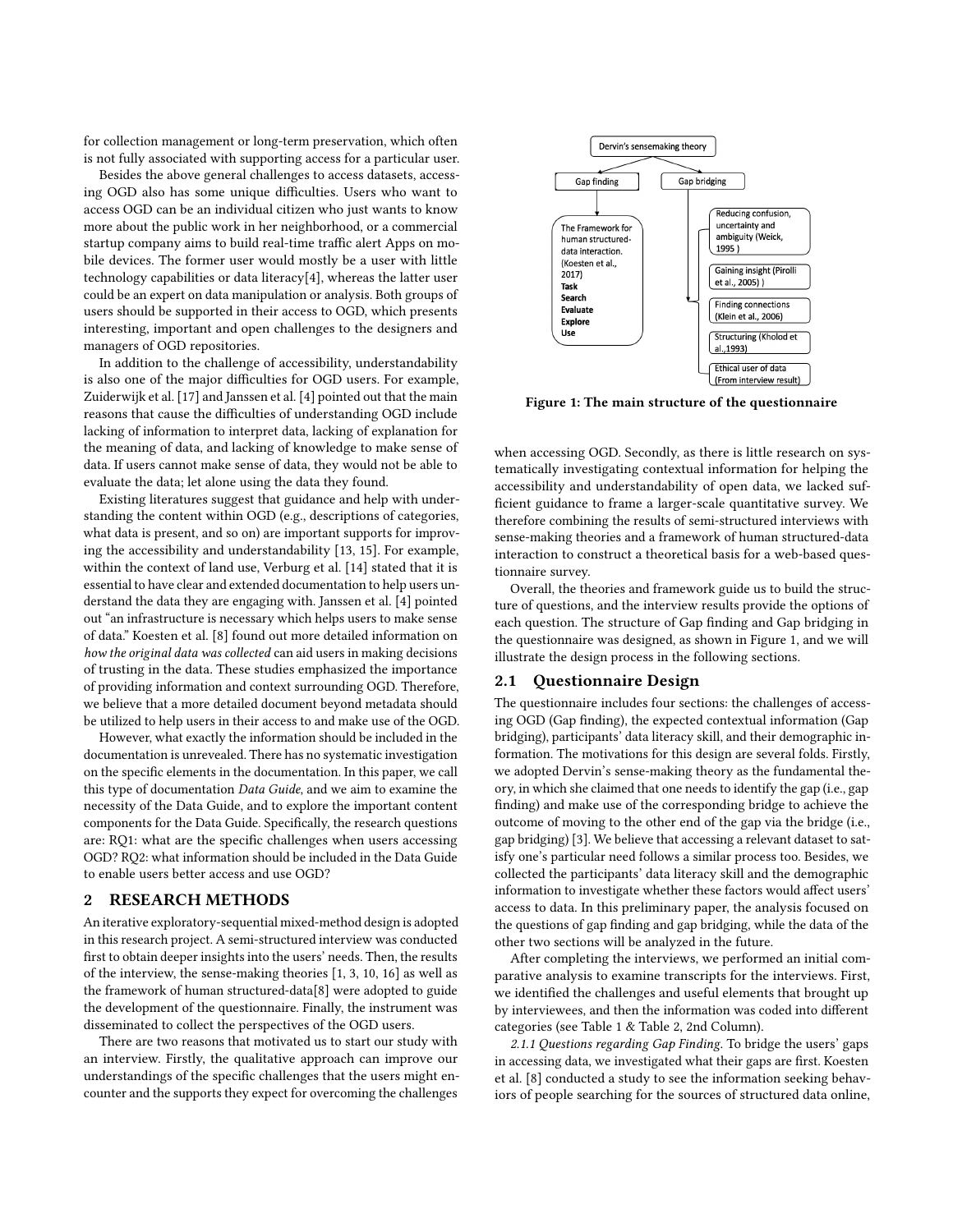including the behaviors of data search and the identification of relevant datasets. According to the findings, they, ultimately, proposed a framework for human structured-data interaction that concludes the whole process of users interacting with OGD. Therefore, we adopted this framework to design questions to learn the difficulties during the entire processes of accessing data. Based on the framework for human structured-data interaction and the interview results, we identified 9 challenges that were presented in the questionnaire. We also have open-ended questions to ask if they have other ideas, but no other challenges were brought up, so we assume the options we provided are sufficient. (see Table [1\)](#page-2-0):

<span id="page-2-0"></span>

| Perspectives | Options                                                  |
|--------------|----------------------------------------------------------|
| Search       | A. Forming queries for searching                         |
| Evaluate     | B. Finding the content-relevant datasets                 |
|              | C. Finding the usable datasets                           |
| Explore      | D. Knowing what data is about in the datasets            |
|              | that I found                                             |
|              | E. Inferring deeper information according to the dataset |
|              | that I found                                             |
|              | F. Interpreting the visualizations that                  |
|              | websites provide                                         |
|              | G. Trusting the credibility                              |
| Use          | H. Using the tools or functions within the portals       |
|              | that are provided for users using data, such as          |
|              | analyzing data or visualizing data                       |
|              | I. Using the data to my work                             |

2.1.2 Questions regarding Gap Bridging. Next, we began to find out the useful information to bridge the gaps. Alsufiani et al. [\[1\]](#page-4-13) examined the different sensemaking theories that proposed by different scholars, including reducing confusion, uncertainty and ambiguity [\[16\]](#page-4-16), gaining insight [\[10\]](#page-4-15), finding connections [\[7\]](#page-4-17), structuring [\[1\]](#page-4-13), and gap-finding & gap-bridging [\[3\]](#page-4-14). They proved that sensemaking involves all these processes. Therefore, we adopted these theories to design the questions regarding gap bridging. In addition, 12 elements were collected from the interview results and were proposed in the questionnaire.

For both Gap Finding and Gap Bridging questions, we employed typical five-level Likert scores, from Not at all challenge/important (score 1) to Extremely challenge/important (score 5).

## 2.2 Data Collection

The participants of our study mainly came from users population of a regional data center in the northeast region of the US. The data center serves mainly to local communities, and currently hosts hundreds of datasets (such as transportation and environment data) from the local county, other public-sector agencies, academic institutions, and nonprofit organizations.

We adopted the snowball sample method for recruiting participants with the experience of using open data. We made initial contacts with users who are qualified and willing to participant the interviews and the questionnaire. Then, these participants recommended their colleagues or other suitable people to be the new subjects. In total, we interviewed 14 users (9 females and 5 males, 3 researchers, 3 data scientists, 6 librarians, 1 educator, and 1 business people, age from 18 to 45 years old), and collected 14 valid

#### <span id="page-2-1"></span>Table 2: Gap Bridging questions and corresponding options.

|                          | A. Data collection and creation process     |  |  |
|--------------------------|---------------------------------------------|--|--|
| Reducing confusion,      | B. More detailed description of the dataset |  |  |
| uncertainty and          | C. Information about the publisher          |  |  |
| ambiguity. Weick [16]    | D. Additional information, such as          |  |  |
|                          | tips, tricks, and cautionary notes          |  |  |
|                          | A. The publisher's purposes for collecting  |  |  |
| Gaining insight.         | and publishing the datasets                 |  |  |
| Pirolli and Card [10]    | B.Examples of how the data has been used    |  |  |
|                          | C. Potential uses of a dataset              |  |  |
|                          | A.The relationships (scenario-based         |  |  |
|                          | connections) with other datasets            |  |  |
|                          | within the same data center                 |  |  |
| Finding connections.     | in the datasets that I found                |  |  |
| Klein et al. [7]         | B. Cross-linking to other sites' data       |  |  |
|                          | that related to the data that you are       |  |  |
|                          | looking at                                  |  |  |
| Structuring.             | A. Database schema with a dataset           |  |  |
|                          | or a database                               |  |  |
| Alsufiani et al. [1]     | B. The governance history of data formats   |  |  |
| Ethical use of data      | How to cite the dataset that                |  |  |
| (From interview results) | you want to use                             |  |  |

responses to our questionnaire (3 females and 11 males, 6 students, 3 researchers, 2 developers, 1 librarian, and 1 data analyst, age from 18 to 45 years old) by the end of September 21, 2018.

# 3 RESULT ANALYSIS

In total, we distributed 36 invitations of the questionnaire, and received 14 valid responses, with a response ratio of 38.9%. Because we focus on a special group of people, who are the users of the local OGD site, the initial contact size was limited, so the final sample size is small despite we actually had a pretty high response rate. Reviewing the current positions of the participants, we found that four of them are data scientists who may search or use data frequently, but the rest may not access data very often in their work. Therefore, it is reasonable to think that our participants are similar to general dataset search users, who have the information needs for accessing or using datasets, but do not have much experience with dataset search

## 3.1 Top challenges of accessing OGD

Table [3](#page-3-0) presents the five most challenging processes. The most difficult one is inferring deeper information. Also, our results, such as Finding the usable/content-relevant datasets, and Using the data to  $my$  work are consistent with Koesten et al. study in 2017[\[8\]](#page-4-8). They learned that people have difficulties in finding datasets, and lack of the information for evaluating the fitness of use, or the information that helps interpret data out of context. This finding would help data portals learn more about their users' difficulties, and then develop training or tools to help users overcome these challenges.

#### 3.2 The important components of a Data Guide

In the questionnaire, we asked the question What are the following statements describing the next action(s) you would probably take when you cannot understand a dataset? (Select all that apply). All 14 participants chose answer Look for related documentations within data portals. This result further confirms the need that mentioned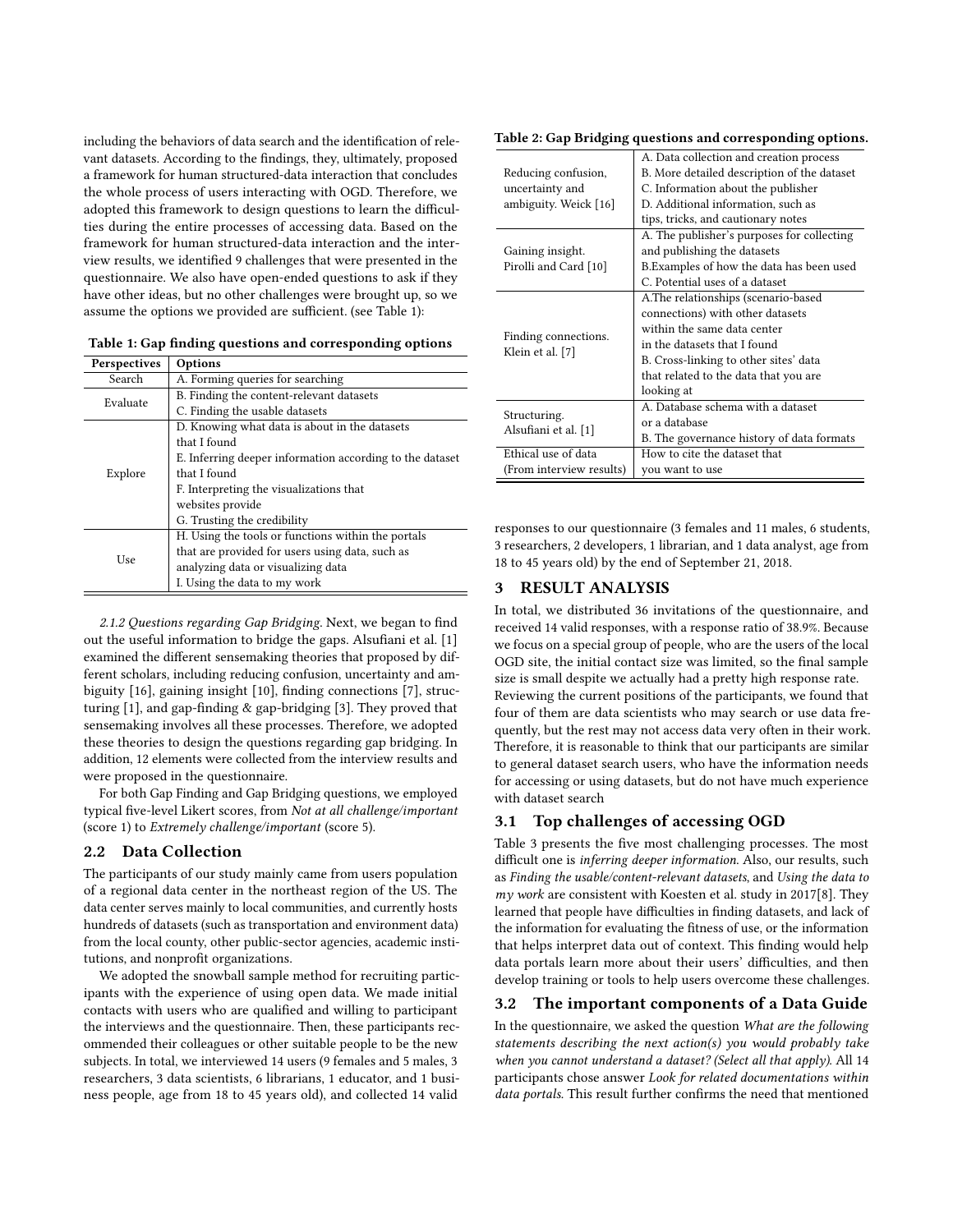|  |  |  |  | <b>Table 3: The top five challenging process</b> |  |
|--|--|--|--|--------------------------------------------------|--|
|--|--|--|--|--------------------------------------------------|--|

<span id="page-3-0"></span>

| Processes                              | Mean | Mode | SD. |  |
|----------------------------------------|------|------|-----|--|
| Inferring deeper information according | 3.7  | 4    | 0.9 |  |
| the dataset that I found               |      |      |     |  |
| Using the data to my work              | 2.9  | 3    | 1.0 |  |
| Finding the usable datasets            | 29   | 2    | 11  |  |
| Finding the content-relevant datasets  | 2.8  | 2    | 1.1 |  |
| Knowing what data is about in the      | 2.7  | 3    | 1.0 |  |
| datasets that I found                  |      |      |     |  |

in the previous literatures that a clear and extended documentation to help users understand the data they are engaging with.

Table [4](#page-3-1) presents the important elements that participants selected for conquering their difficulties. More detailed description of the data has been recognized as the most essential element (Mean=4.1, Mode=5, SD=0.9). In fact, some elements are almost equally important, such as Examples, Potential uses, and Data collection and creation process. Additionally, we built the connections between the challenges and the supportive elements (see Figur[e2\)](#page-3-2).

Table 4: The important contextual information

<span id="page-3-1"></span>

| Elements                                               |     | Mode                     | <b>SD</b> |
|--------------------------------------------------------|-----|--------------------------|-----------|
| More detailed description of the                       |     | 5                        | 0.9       |
| dataset, such as data metrics                          |     |                          |           |
| Additional information, such as tips,                  |     | 3                        | 0.9       |
| tricks, and cautionary notes                           | 3.6 |                          |           |
| Database schema                                        | 3.5 | 3                        | 1.2       |
| Examples of how the data has been used                 |     | $\overline{4}$           | 1.2       |
| Potential uses of a dataset                            | 3.4 | $\overline{4}$           | 1.3       |
| Data collection and creation processes                 |     | $\overline{4}$           | 1.1       |
| How to cite the dataset that you want to use           |     | 3                        | 1.2       |
| Cross-linking to other sites' data                     |     | 3                        | 1.2       |
| that related to the data that you are looking at       |     |                          |           |
| The relationships (scenario-based connections)         |     | $\overline{\mathcal{L}}$ | 1.3       |
| 3.1<br>with other datasets within the same data portal |     |                          |           |
| The publisher's purposes                               |     | $\overline{\mathcal{L}}$ | 1.3       |
| for collecting and publishing the datasets             | 2.9 |                          |           |
| Information about publishers                           |     | $\mathfrak{D}$           | 1.0       |
| The governance history of data formats                 |     | 2                        | 0.9       |

## 4 DISCUSSION

Components of a "Data Guide". Based on the survey and interview results, we propose the best practices for composing a Data Guide for OGD platforms with twelve preferred components: 1) detailed information of data collection and creation processes, 2) more detailed description of the dataset, 3) information about publishers, 4) additional information such as tips and cautionary notes, 5) data publishers' purposes for collecting and publishing the datasets, 6) examples of how the data has been used, 7) potential uses of a dataset, 8) the relationships (scenario-based connections) with other datasets within the same data portal, 9) cross-linking to other sites' data that related to the data that a user is looking at, 10) database schema, 11) the way to cite the dataset, and 12) the governance history of data formats. It is worth noting that these guidelines were confirmed with the real-world OGD users' perception.

Managerial Implications. Not surprisingly, participants from different perspectives reported what they value more differently. For instances, we found that researchers indicated that 1) detailed

<span id="page-3-2"></span>

Figure 2: The connections between the challenges and the contextual information

information of data collection and creation processes are critical since it can help evaluate the trustworthiness of a certain dataset. These findings are aligned with the prior work based on research data [\[5\]](#page-4-18). In contrast, the participants who reported as developers in the interview paid more attention to 12) the governance history of data formats and 10) database schema. We thus encourage data publishers and data portals to consider distributing more contextual information by following the Data Guide along with their data publishing process. However, to avoid the OGD users being overwhelmed by too much information appending to a Data Guide itself, we suggest the components in the Data Guide to be presented optionally and can be manipulated by individual users, e.g., they could collapse and expand some certain components.

Increasing the opportunities of accessing OGD. For the online dataset search, especially numerical data, the related descriptive information is usually insufficient. From this perspective, this Data Guide will enhance the search engines' performance in datasets search by providing the related contextual information.

### 5 CONCLUSION & FUTURE WORK

In this study, we examined the challenges for users to access open government data (OGD), and we also collected the important contextual information that could facilitate users in their accessing to OGD. The results of the study help us to design a basic framework, which we called Data Guides, to help users.

For future work, we have a short-term and a long-term plan. Our short-term plan includes increasing our sample size and conducting further analysis on whether there are associations between users' perceived challenges and their perceived data literacy skills, as well as between users' occupations and their needs for ODG. For the longer-term goal, we aim to validate and improve the Data Guide by working with professionals affiliated with OGD centers.